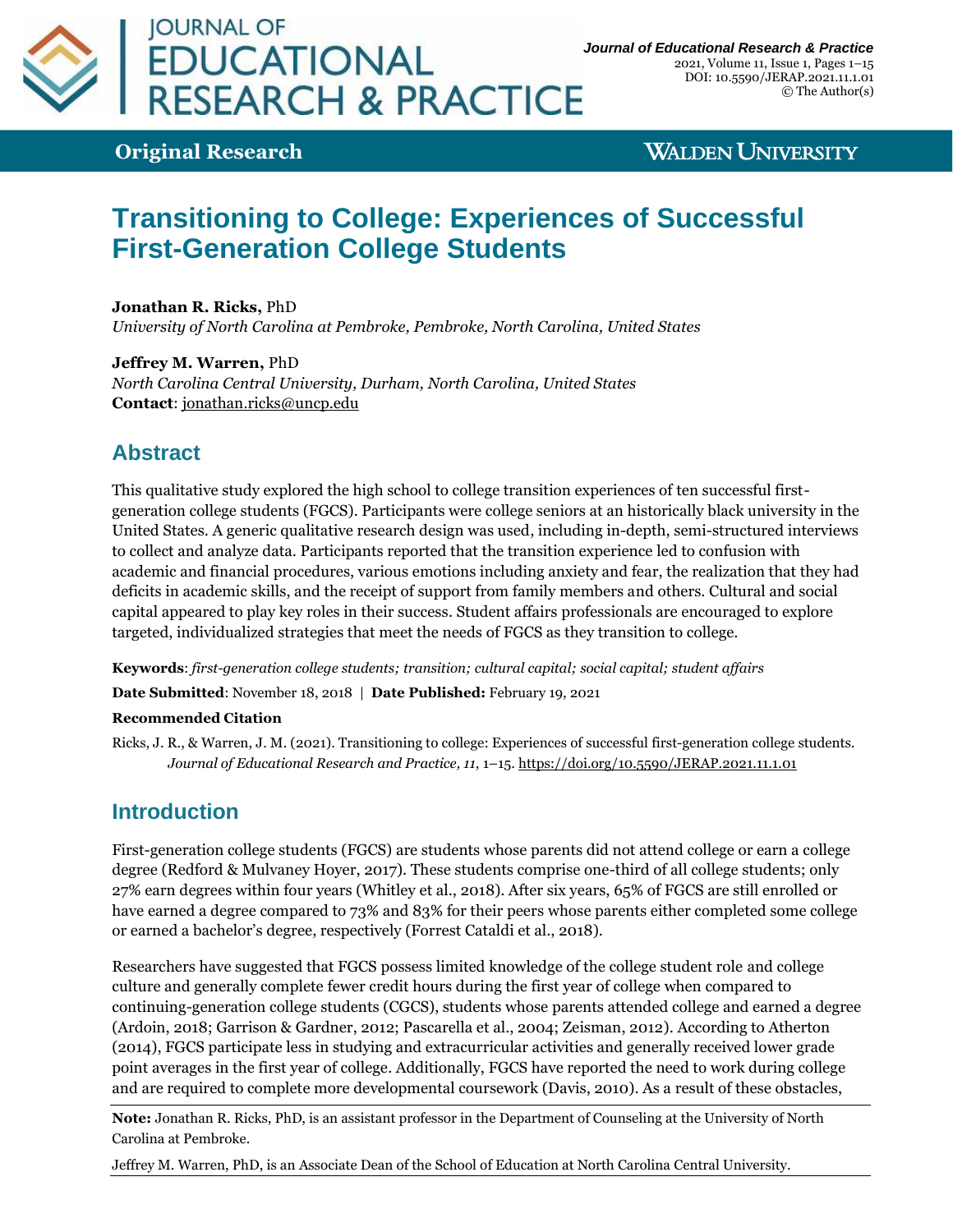first to second-year attrition rates for FGCS have been as high as 50% (Garrison & Gardner, 2012; Pascarella et al., 2004; Zeisman, 2012). After three years of college, only 48% of FGCS persist compared to 53% for students whose parents attended some college and 67% for students whose parents completed a bachelor's degree (Forrest Cataldi et al., 2018).

While most FGCS fail to earn a college degree, a small percentage successfully transition from high school to college and persist toward graduation. Few studies, however, have investigated the lived experiences of successful FGCS. This study explores the transition experiences of FGCS and offers secondary school college access professionals, school counselors, student affairs professionals, and college educators recommendations for preparing and supporting this college student population.

### **First-Generation College Students**

FGCS often are at a distinct disadvantage "when it comes to postsecondary access—a disadvantage that persists even after controlling for other factors such as educational expectations, academic preparation, support from parents and schools in planning and preparing for college, and family income" (Choy, 2001, p. 4). FGCS often perceive college education as a requirement to successful employment; they often attend colleges that are close to home regardless of the fit and, as a result, fail to complete degree requirements (Choy, 2001; Horn & Nevill, 2006, Warren et al., 2020). Furthermore, FGCS are more likely to live at home and work part-time and also experience lower self-esteem and struggle with social acceptance, as compared to CGCS (Falcon, 2015; Horn & Nevill, 2006). However, FGCS are more likely to attend low-quality high schools that do not provide the rigorous academic curriculum needed for college-level coursework (Atherton, 2014; Bui, 2002; Ardoin, 2018).

Bourdieu (1977) suggested these challenges are explained through the theory of cultural and social capital. "Cultural capital" is described as the ability to communicate effectively, knowledge of the educational system, and an understanding of educational pathways. Cultural capital is acquired over time through the home and parental socialization. Students with cultural capital are more likely to go to college and obtain a prestigious career (Ardoin, 2018). FGCS often have families without institutionalized cultural capital, or knowledge of college degrees and credentials, and therefore lack the experience of college selection and the application process (Ardoin, 2018; Wimberly & Noeth, 2004). As a result, FGCS lack knowledge about the general college experiences and don't understand how to navigate university systems (Garriott & Nisle, 2017; Pascarella et al., 2004).

"Social capital" is defined as the value of a relationship that provides support and assistance in certain social situations (Bourdieu, 1977; Stanton-Salazar, 2001). Social capital is dependent upon students' socioeconomic status and parental education (Ardoin, 2018; Pascarella et al., 2004; Stanton-Salazar, 2001). FGCS typically interact in socially and academically different ways in the college setting (Means & Pyne, 2017). They study less, earn lower grades, and take fewer courses in humanities, arts, and natural sciences (Pascarella et al., 2004). FGCS also are less involved in extracurricular activities such as clubs and student organizations, less likely to get to know their professors, and hesitant about interacting with their peers in non-academic settings (Pascarella et al., 2004; Pike & Kuh, 2005).

A lack of involvement in college is especially harmful for FGCS (Baxter Magolda, 1992; Inman & Pascarella, 1998; Whitt et al., 2001). Demetriou et al. (2017) and Means and Pyne (2017) found that engagement in extracurricular activities and connections with peers benefit FGCS more than CGCS. Engagement leads to greater gains in critical thinking, writing skills, reasoning, and plans for higher education (Pascarella et al., 2004). FGCS benefit from participation in extracurricular activities and social interactions with CGCS (Demetriou et al., 2017). This form of social capital has been found to improve students' motivation, degree plans, intellectual development, and personal growth (Pascarella et al., 2004). Differences in the quality and quantity of social networks that students can access may explain differences in academic engagement and persistence in college (Demetriou et al., 2017; Frazier, 2020; Stanton-Salazar, 1997).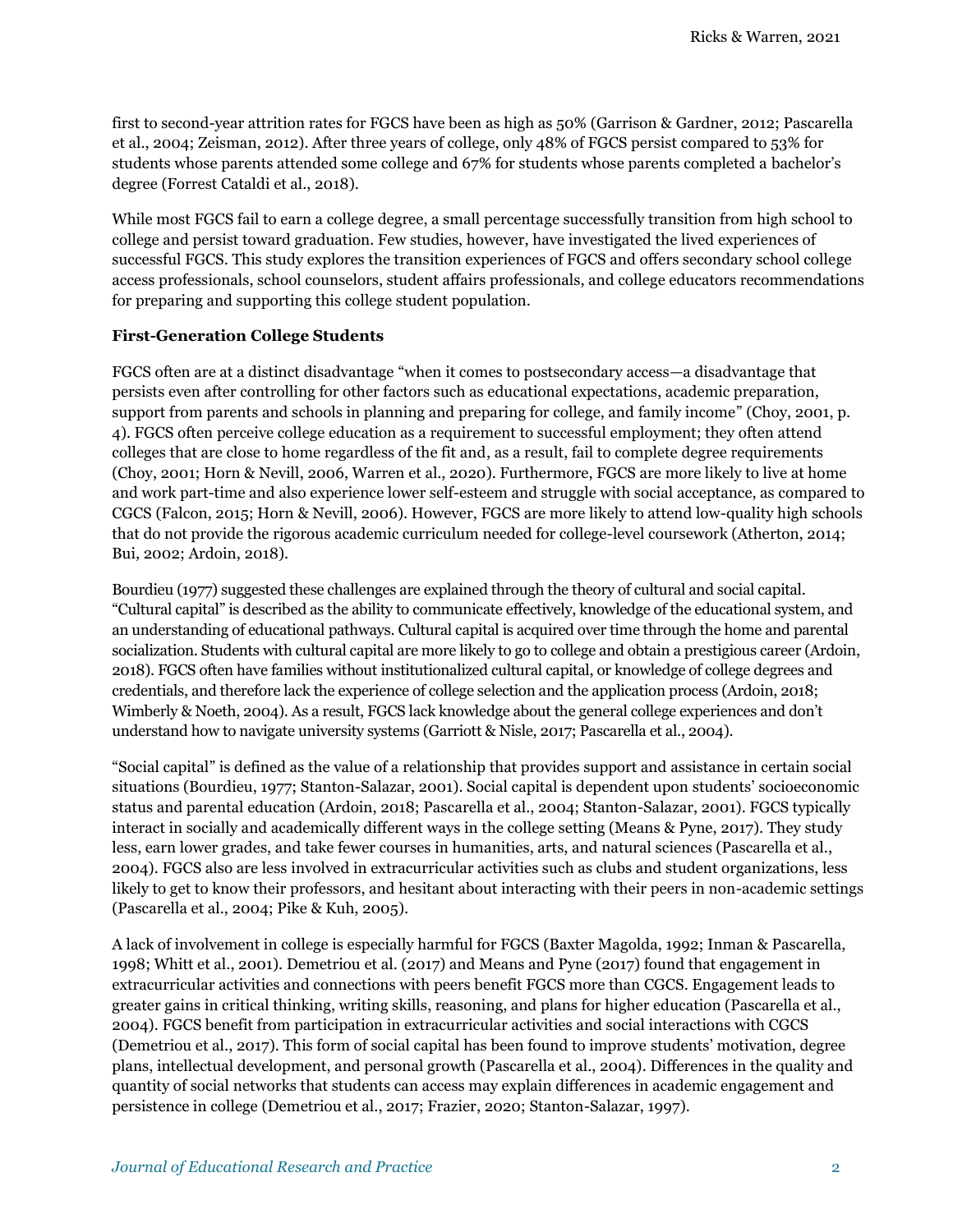CGCS have a much easier path toward postsecondary education and degree attainment (Forrest Cataldi et al., 2018) and often possess the cultural and social capital described by Bourdieu (1977). Alternatively, FGCS often have deficits in cultural (Dumais & Ward, 2010) and social (McDonough, 1997) capital, key obstacles to college. According to Bourdieu (1977, 1992), many first-generation students will opt out of pursuing a college degree because they feel that it is not for them and they do not have the same sense of entitlement or belonging as their continuing-generation counterparts.

While many FGCS are unsuccessful in their efforts to complete college (Whitley et al., 2018; Forrest Cataldi et al., 2018), some do persist and graduate with a degree. Garrison and Gardner (2012) identified several strengths of FGCS that are directly connected to learning and persistence. FGCS were motivated, resourceful, and repeatedly sought support from adults to help them navigate personal, social, and academic dilemmas (Garrison & Gardner, 2012). Additionally, they demonstrated the ability to strategically research and evaluate information and participated in effective decision-making to meet academic requirements.

According to Whitley et al. (2018), FGCS have a "track record of beating the odds" (p. 26). Educators described them as ambitious and motivated to achieve educational endeavors that family members thought impossible. FGCS also have demonstrated unrelenting efforts toward personal and academic accomplishments, oftentimes overcoming several obstacles (Garrison & Gardner, 2012; Thrasher, 2016; Whitley et al., 2018). In this study, we aimed to build from this work by exploring the role cultural and social capital plays in successful FGCS transition. The research question in this study is, "what are the experiences of first-generation college students during the transition to college and how did these experiences lead to success?"

### **Method**

### **Research Design**

We used a generic qualitative research design in this study because it is discovery-oriented and seeks to uncover the meaning of participant experiences (Creswell & Poth, 2017). Miles et al. (2014) asserted that phenomenology emphasizes a person's construction of their everyday life and their world. Employing this approach allowed us to uncover trends in thoughts and consciousness, which afforded us the opportunity to explore the lived experiences of successful FGCS in a deep and meaningful way (Creswell & Poth, 2017). A major goal of qualitative research is to examine a participant's intentionality, or internal experience of being conscious of something (Hays & Singh, 2012).

### **Participants**

This investigation explored the lived experiences of ten FGCS in their senior year of college at a public, historically Black university in the southeastern United States. Participants were deemed successful FGCS because they met the following criteria: (a) met the definition of a FGCS, (b) currently had an above-average cumulative grade point average (equal to or greater than 3.0), and (c) were classified as a college senior. All participants had persisted in college and were within one semester of earning a bachelor's degree on the date of the interview. Most participants were Black, female, and all were on track to complete their degree within four years. Descriptive data for each participant in this study is presented in Table 1. Each participant selected a pseudonym to use as their name in the study to protect their confidentiality.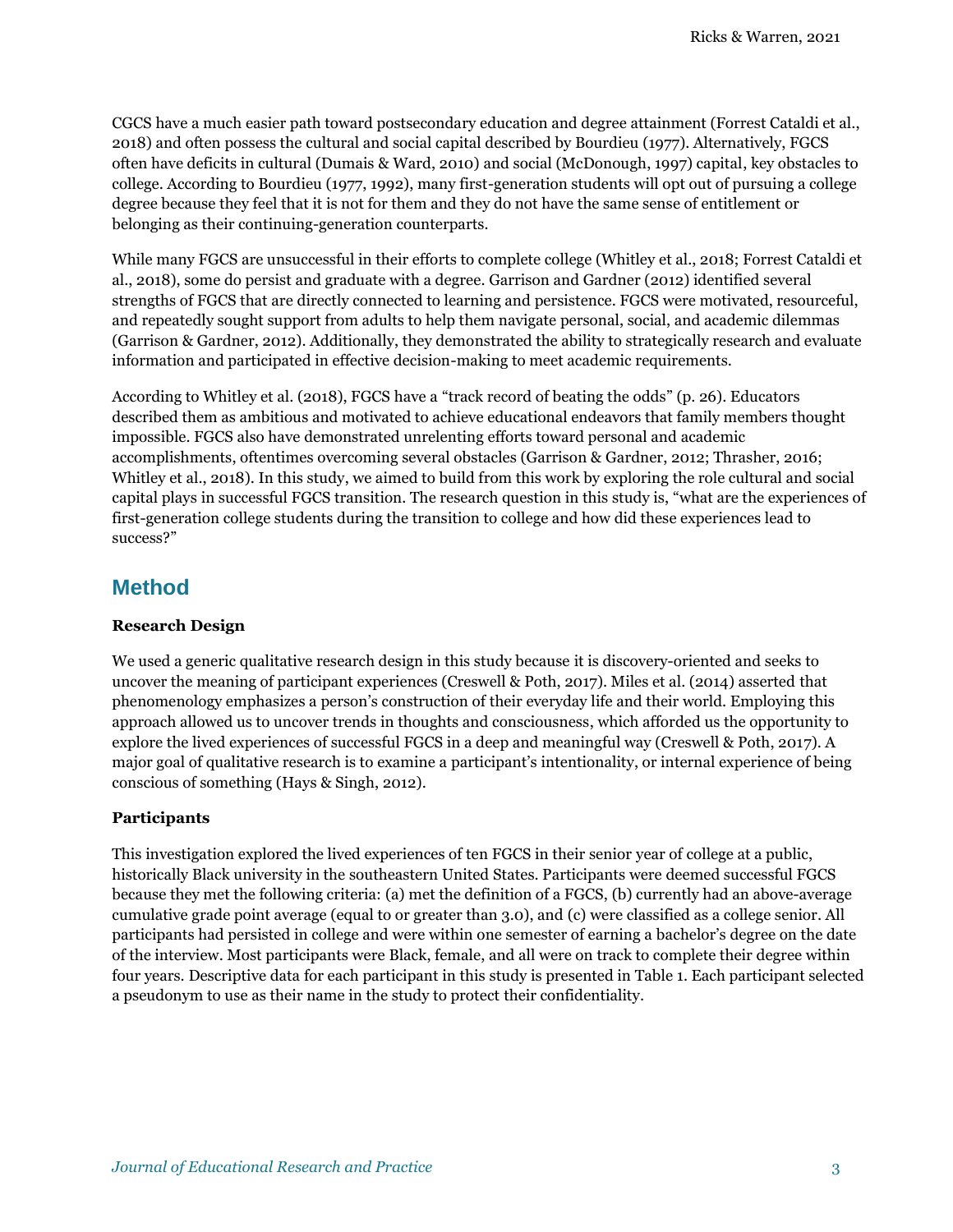| Pseudonym | Gender       | Ethnicity                         | Age | <b>Current</b><br><b>GPA</b> | <b>Major</b>             |
|-----------|--------------|-----------------------------------|-----|------------------------------|--------------------------|
| Courtney  | ${\bf F}$    | <b>Black</b>                      | 22  | 3.15                         | Social Work              |
| Gabrielle | F            | Multi-racial (White and<br>Black) | 22  | 3.9                          | Criminal Justice         |
| Jayla     | ${\bf F}$    | <b>Black</b>                      | 21  | 3.6                          | Psychology               |
| Josh      | М            | <b>Black</b>                      | 21  | 3.1                          | Mass<br>Communications   |
| Joy       | F            | <b>Black</b>                      | 21  | 3.4                          | Social Work              |
| Leata     | $\mathbf{F}$ | <b>Black</b>                      | 21  | 3.0                          | Social Work              |
| Mare      | F            | White                             | 24  | 3.0                          | <b>Biology</b>           |
| Monique   | $\mathbf F$  | <b>Black</b>                      | 21  | 3.5                          | Psychology               |
| Rashed    | М            | <b>Black</b>                      | 21  | 3.2                          | <b>Political Science</b> |
| Tracy     | ${\bf F}$    | <b>Black</b>                      | 20  | $3.7\,$                      | Biology,<br>Pre-Medicine |

**Table 1:** *Demographics of First-Generation College Student Participants*

#### **Procedures**

A research protocol was developed after soliciting input from two college-student-support professionals that work primarily with FGCS. The interview questions were then reviewed by three faculty members in a college of education: two doctorate-level counselor educators and one doctorate-level qualitative methods expert. After we revised the protocol based on feedback received, the university's Institutional Review Board (IRB) reviewed and approved the interview questions. Once the protocol was approved, an email soliciting participation was forwarded to the university registrar for dissemination to all students who met eligibility criteria. Students were instructed to contact the lead researcher via email if they were interested in participating in the study and met the outlined criteria. The interviews were scheduled on a day and time convenient for each participant over the course of several weeks. All interviews were conducted in person in an office on campus.

Prior to beginning each interview, we shared an overview of the study and provided a copy of the informed consent form to ensure that all students were fully aware of their role in the study as a participant. Once consent was obtained, the interview was conducted and recorded with a digital audio recording device that lacked internet connectivity. Audio data were captured from each participant to enhance the data analysis phase of this study. Interviews ranged in length from 31 minutes to 64 minutes; the average length was 44 minutes. During and after each interview, the lead researcher recorded written memos to describe findings as they developed. Writing initial thoughts about a research experience and participant responses in the research notes is an important part of data collection (Hays & Singh, 2012). The research team used memos in combination with other data during the data analysis phase of the study.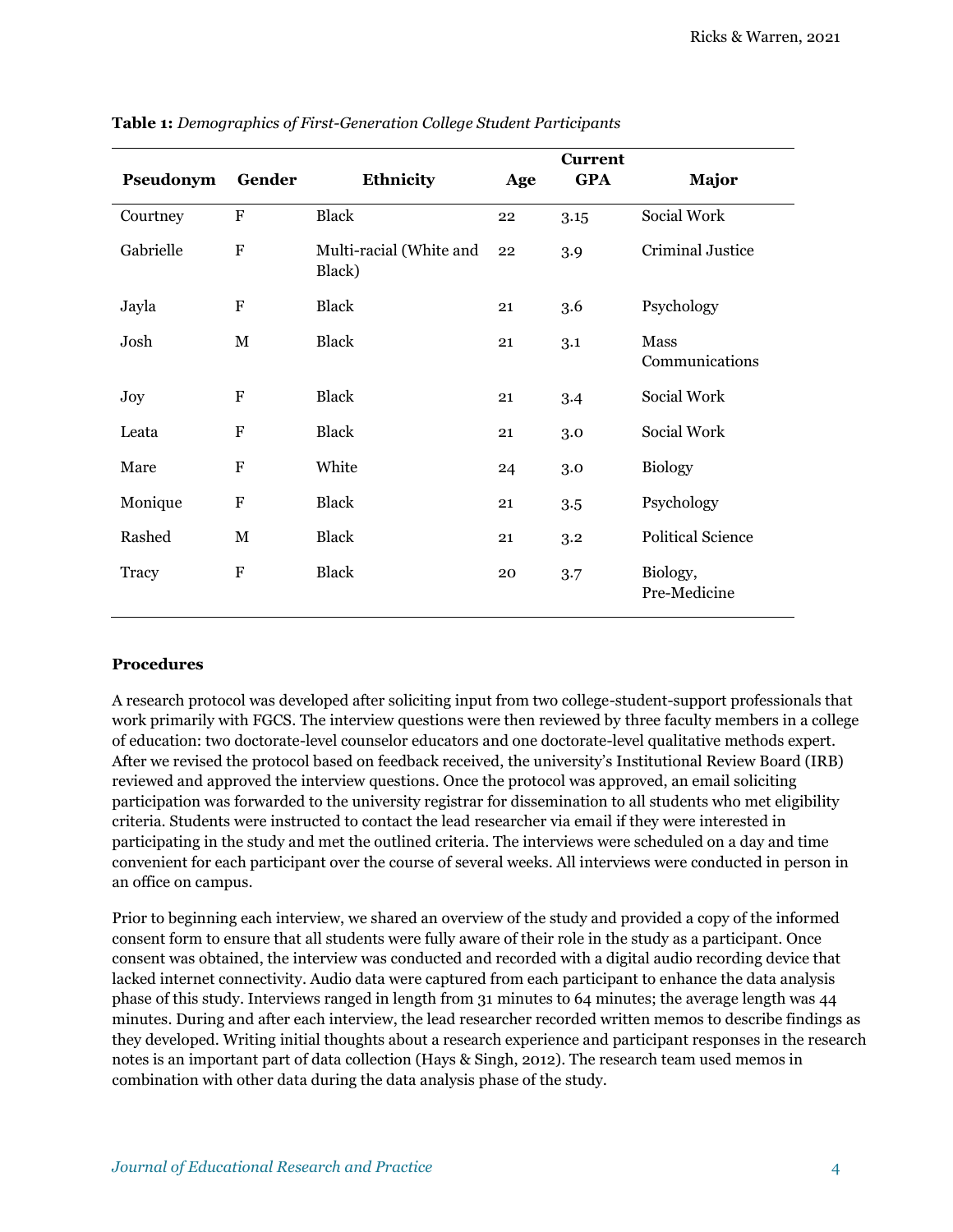#### **Research Team**

Data collection was completed by the lead researcher, a White male and 37-years old at the time of the study; he also once was a FGCS. He was employed as a school counselor for seven years and also worked for three and a half years as an academic advisor at a public university. In his role as academic advisor, he supported FGCS during their first 2 years of college.

The coding team included the lead researcher and two counselor educators with earned doctoral degrees in counselor education and supervision; both identified as White and female. All members of the research team had successfully completed coursework in qualitative research methods.

#### **Trustworthiness**

In qualitative investigation, researchers are encouraged to establish trustworthiness and engage in strategies that are appropriate for the research tradition guiding the study (Hays & Singh, 2012). These strategies demonstrate a good faith effort by the researcher to conduct all aspects of the study with fidelity and objectivity (Creswell & Poth, 2017). In the current study, several strategies were employed to demonstrate trustworthiness of the research process, data interpretation, and results. The researcher and data collector bracketed his experiences and beliefs throughout the study by keeping a personal reflexive journal (Hays & Singh, 2012). The journal provided a space for the researcher to document his assumptions and personal feelings, constantly reflecting throughout the research process in order to report the data accurately. Bracketing affords researchers the opportunity to increase awareness of subjectivity and preconceived thoughts about the participant group that may influence aspects of the study (Creswell & Poth, 2017). The lead researcher utilized field notes and memos as well as persistent observation to focus on and document the characteristics of the population under investigation. Additionally, we gathered thick descriptions of participant experiences and completed transcript checking with participants to verify the accuracy of the transcripts and triangulation of research methods to achieve trustworthiness. All of these strategies are appropriate for qualitative studies (Hays & Singh, 2012).

### **Data Collection**

A demographic questionnaire was used to capture the age, gender, race/ethnicity, and cumulative grade point average of each participant. Additionally, we used semi-structured, open-ended interviews in order to better understand the phenomena under investigation, high school to college transition experiences of successful FGCS. The interview consisted of a request to provide background information and five open-ended questions or prompts. Examples include "Describe your experience of transitioning from high school to college" and "When you first came to college, what questions or concerns, if any, did you have about processes and procedures?" A semi-structured, in-depth interview protocol allowed participants the opportunity to share a rich description of their experiences while guiding the structure and process of the interview (Creswell & Poth, 2017).

### **Data Analysis**

The lead researcher transcribed verbatim the audio data collected during the semi-structured interviews using a word processor. Once all data were transcribed, a member check was conducted; each participant received an electronic transcript of their interview to review for accuracy and completeness. The lead researcher received feedback from participants based on the reviewed transcripts and addressed any discrepancies and added additional information. Once all cases or transcribed interviews were complete, the team began analysis of the data.

Initially, the research team independently developed a list of significant or meaningful statements from the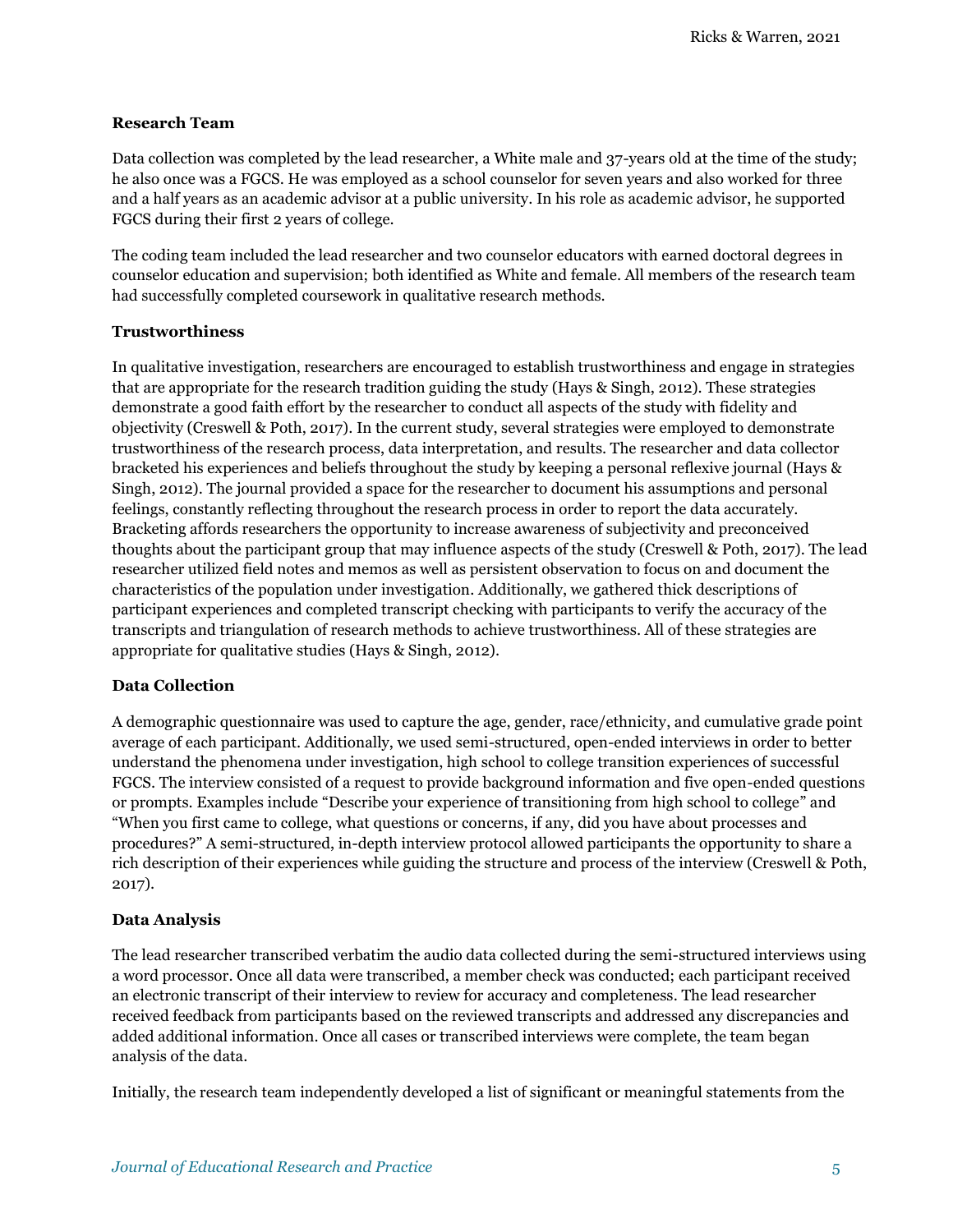participants' transcripts. Each statement identified was equally weighted, evaluated, and considered during the development of a list of non-repetitive and non-overlapping statements. After reviewing each members' list of statements, the team compiled a master list through a group consensus process. Additionally, we engaged in data reduction and elimination, which helped to ensure that each statement was applicable to the phenomena under investigation (Creswell & Poth, 2017). Then, the research team engaged in open-coding procedures to group the statements into themes, or broader blocks of similar information. Coded statements were then analyzed by the research team to determine patterns of participant experiences (Miles et al., 2014). Finally, the research team negotiated the emerging themes and consensually agreed on major themes and associated coded statements. The findings from the analysis are included in this study.

# **Findings**

Four major themes emerged from the data collected based on the responses of the participants' lived experiences related to their transition from high school to college. The themes included: (a) questions and confusion during the first year of college, (b) personal and social experiences, (c) academic-related transition experiences, and (d) support provided during the transition experience.

### **Questions and Confusion During the First Year of College**

Several participants described experiencing confusion about policy and procedures when first entering college. Participants reported that they attended and participated in summer orientation; however, group advising was complicated and they did not have ample time to ask questions. As a result, most concerns centered around academic-related matters, financial aid and housing procedures, and personal and social questions. Several students recalled having specific questions about academic policies, resources, class supplies, and degree requirements. Two participants recall confusion about which textbooks to purchase for classes. Josh explained being confused about academic procedures and the use of technology:

Freshman year definitely wasn't easy. When I first got to college I didn't check my email. I knew nothing about Blackboard [learning management system] and going on the websites and looking for work online was hard. I also didn't know anything about syllabi. It was very different from high school.

The participants also were unclear about course registration and how to develop a course plan to ensure ontime graduation. They felt pressure to earn a certain number of credit hours during their first year in order to classify as a sophomore; however, the exact number of credits needed was not known. Josh further explained:

I was trying to graduate on time. I needed to know exactly what to take and when to take it. A lot of people won't tell you the truth. People will just steer you all in wrong directions to get you to take stuff just because.

Financial aid procedures were particularly confusing to many of the participants in this study. Among financial aid questions, the participants described having questions about student loans and financial support. The students were asked for tax forms and transcripts, yet had to explain that their parents did not have this information readily available. Almost half of the students were dropped from their courses due to unsettled financial aid requirements. Students described a feeling of helplessness in knowing how to complete the requirements for financial support.

Jayla experienced a very difficult time with financial aid:

Financial Aid. Oh my god. It's terrible. It's the devil! I didn't know anything about it. They were saying something about taxes. I didn't know anything about that and I called my mom and she didn't know.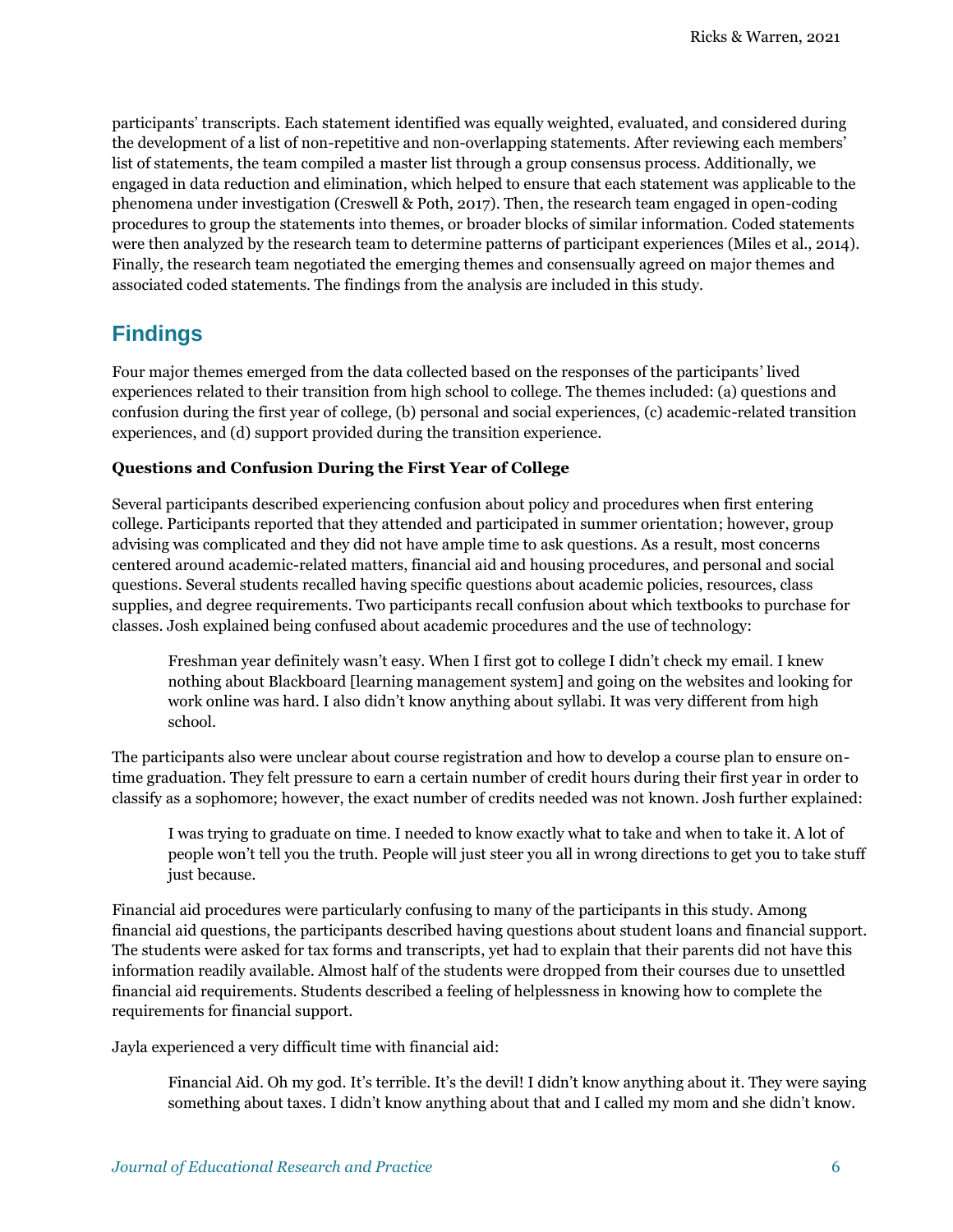So the first 2 weeks of school, I didn't have classes because I didn't have financial aid. They were about to take my housing, and everything and my Community Director [University Housing Employee] helped me. My mom came down that day and we got everything situated and it was good to go, but it was really confusing.

Three participants recalled having questions about non-academic and non-financial issues during the first year of college. These questions dealt with making friends, accessing campus life, and general guidance on the new stage in life. For example, Courtney stated, "I think my biggest questions were more personal like how [to] make friends and who I was going to hang out with." In his discussion about first-year questions, Josh shared, "I wondered what about campus life and different organizations on campus. I didn't know how to go about talking to people or what to talk about to people in the residential life." When pondering questions or concerns during her first year, Jayla described the need for guidance:

My freshman year, I did some things I will regret forever. I was like, "Oh yeah let's do it, everybody's doing it." "Well if everybody did it, then it must not be bad." I wish I had someone to give me guidance during that time.

The participants reflected on their experiences and recognized their need for additional support through the college transition experience.

### **Personal and Social Experiences**

In addition to academic transition concerns, the participants described personal and social adjustment issues related to the transition to college. Several emotions emerged during the transition—participants felt fearful, lonely, anxious, grief-stricken, and homesick; they also had a sense of renewal. Seven of the 10 participants in this study described feeling lonely, sad, or depressed as they navigated their initial years in college. Jayla described her discomfort of moving to college:

Coming here I felt like nobody wants to meet me and nobody knows who I am. I was sad. I cried every day. Every day. It's really sort of sad to talk about. Because it's like I'm a wimp. Oh it was terrible and I was scared.

While several of the FGCS described challenging emotional experiences during their transition to college, many students also described this as an exciting time for them. Several participants described an insightful, positive personal experience of postsecondary transition. For example, Tracy felt like going to college gave her the chance to start over. She said, "It [the transition] was difficult, but refreshing just because I didn't have to deal with my home situation. It was exciting. I think because it's like a new start, so you get to reestablish yourself." Rashed described moving to college as an empowering experience; he equated college to maturing:

I was happy to be moving from home just for the simple fact that I'd be on my own. I got to prove I can manage myself and I didn't need anyone looking over my shoulder. And that was a key part of growing up because it's like nobody's watching your back, only you're watching your back.

Many participants shared personal characteristics they believed helped them through the transition, including a strong will and determination. Gabrielle shared that personal determination guided her through the uncertain period of transition to college. She describes her reason for persisting:

I was my siblings' first example of somebody who can do it [complete college] without their parents, and I needed to make it look flawless and doable. I couldn't just give up and not being comfortable at first was not a good reason to give up.

Participants were motivated to successfully transition to college and prove to themselves and others that they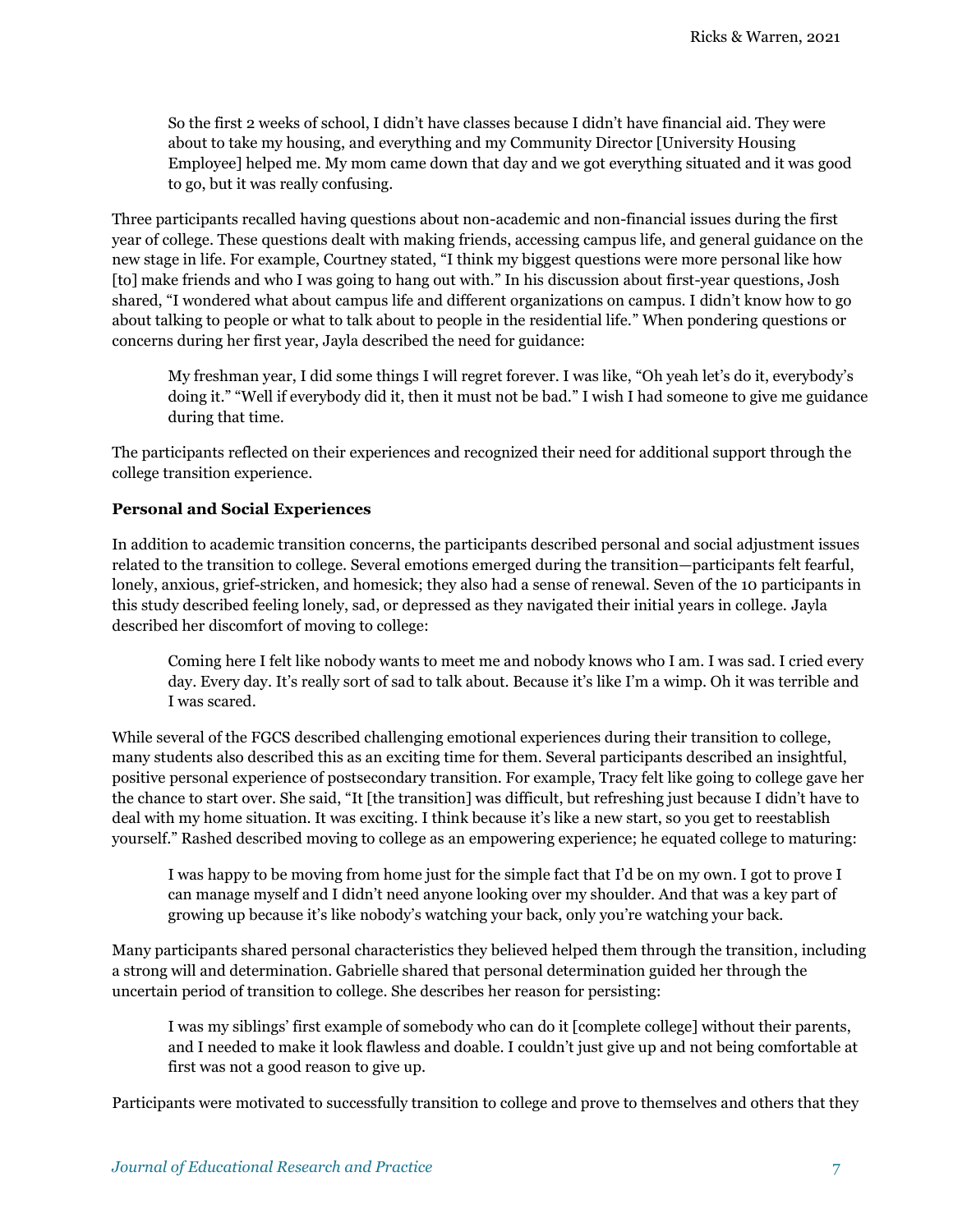could reach their goals.

### **Academic-Related Transition Experiences**

Participants described their transition from high school to college in terms of academic experiences. Challenges were described by a few participants. These challenges included a lack of academic skills such as time management and study techniques appropriate for the college level. However, many participants described feeling well-prepared for the rigor of university coursework. For example, Gabrielle stated, "Academically, it was easy. I loved going to school. I'm kind of sad that this is my last year (laughs)."

Most participants did not express significant challenges but did note several differences observed during their transition from high school to college. For example, Mare recalled that some aspects of college academics were more difficult, while others were easier for her:

I feel like in high school it's actually harder because in college you don't have class every day, so you have time to go get the help you need before you move on. In that way it's harder but the material itself from high school is really watered down compared to the college material.

Several students appreciated the increased responsibility and structure that the college courses and curricula offered. For example, Monique felt like college classes were more focused than her high school classes:

The only difference is you don't have to worry about kids talking and screaming all over the classroom. Even though some people may not listen and may have their iPads. I actually listened because I was paying for it, so I wanted to get all the information possible. I have run into a couple incidents where I didn't understand something, and I'd go to my professor and they've always been helpful.

Other participants described their adjustment to the rigor of college coursework and the expectations of college professors. Leata described her experiences meeting the demands of college-level course work:

It was harder because in high school, I was the person that as long as I'm in class and as long as I can hear them teaching a lecture, then I'm okay and I can maneuver that way, so I didn't really study in high school. But in college (laughs) you can't do that because it's more difficult.

In general, participants were able to navigate a variety of academic-related challenges with success.

#### **Support Provided During the Transition Experience**

All participants described support they received during their transition from high school to college. Many FGCS described supportive actions taken by college personnel, including counselors, advisors, and professors. They described academic advisors who provided resources and information about college majors. Academic advisors listened to students and considered their personal backgrounds and provided them with encouragement. Joy described her relationship with her academic advisor during her freshman year as supportive:

I used to go in her office and just laugh and just have a good time. She was helping me with my classes and she was just somebody you could just come in and be like, "Let me tell you about what my sister did." She was so sweet.

Another participant, Tracy, cried as she elaborated on the specific types of support her STEM [science, technology, engineering, and mathematics] advisor provided during her transition to the university:

She did check-ins with us, like "how are classes going?" I remember one time I didn't have my books,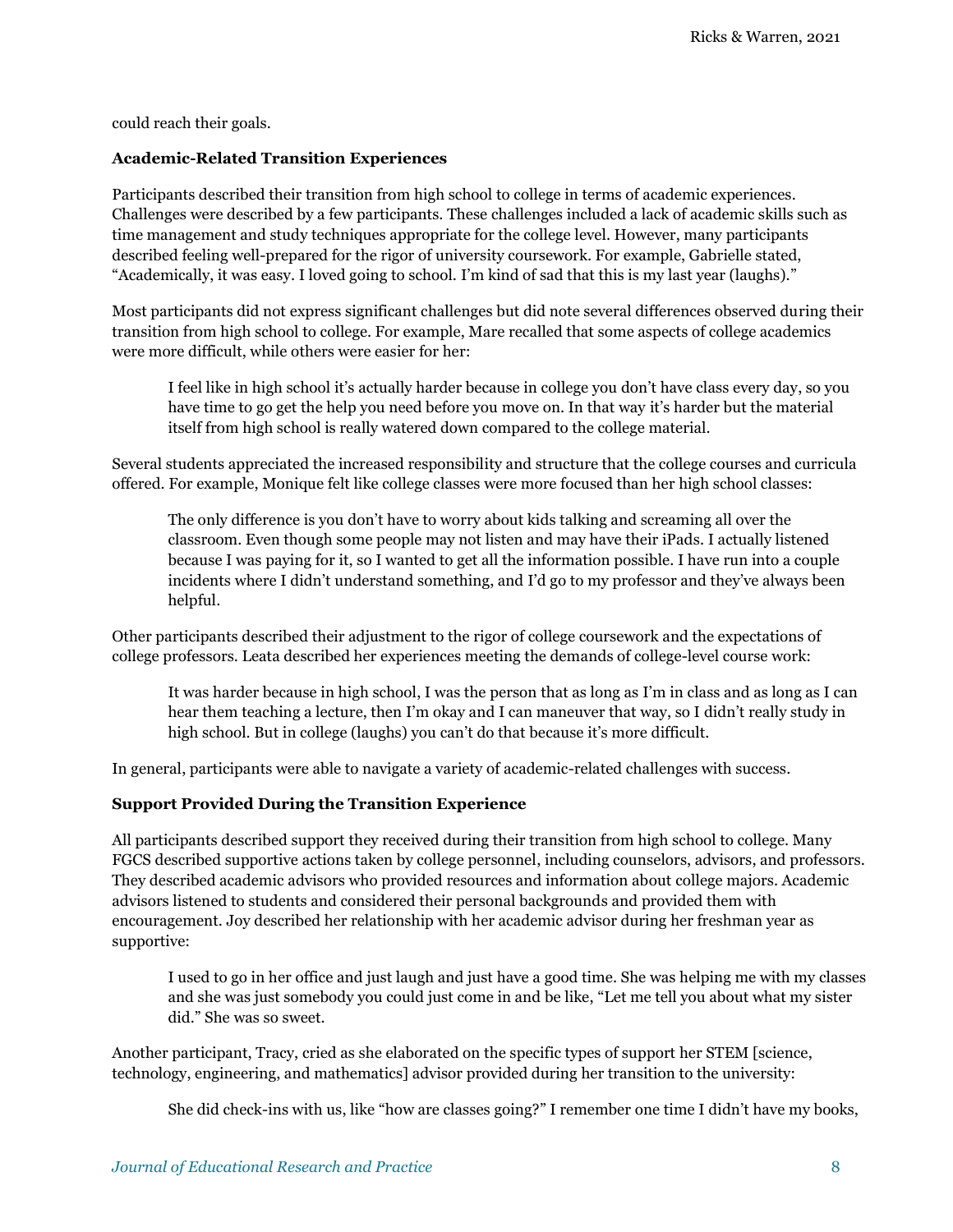she helped pay for my books. We went to financial aid together, and she got me a scholarship packet so I could stay, so she helped a lot.

Professors also appeared critical in the successful transition of some of the participants. For example, Rashed recalled the support of a professor in his major area, "He was one of my first professors and we still keep in communication today. We still set up meetings just to talk and he's a really good guy."

Participants also discussed family and community factors that aided in their transition to college. A few participants remarked that they had siblings who attended college and were helpful in offering support. Parents also were a major source of support for the first-generation students. Throughout the college journey, parents actively offered encouragement, especially during difficult times.

### **Discussion**

The purpose of conducting this study was to explore the lived experiences of FGCS who successfully navigated the transition from high school to college. Data collected from ten participants yielded four key themes that offer insight into their experiences. The students who participated in this study described a variety of questions and concerns that emerged as they transitioned from high school to college. Despite social and familial support, participants were frequently faced with questions, confusions, and challenges similar to findings noted by Ardoin (2018) and Davis (2010). FGCS in this study reported confusion about academic policies, degree requirements, and the financial aid process. Castleman and Page (2013) reported that many FGCS have difficulty understanding how to complete these tasks and processes. Means et al. (2016) also described the uncertainty FGCS face related to financial aid and paying for college. FGCS often experience limited access to college-related information, a frequent inequity among this student population, according to Perna & Kurban (2013). It is common for FGCS to feel overwhelmed as they transition from high school to college; these feelings often are exacerbated due to a lack of cultural and social capital (Brinkman et al., 2013).

Participants in this study experienced a range of emotions. As described by Davis (2010), FGCS often feel scared, depressed, anxious, shocked, lonely, intimidated, and homesick. Students who participated in this study also described these emotions. Participants shared that they felt isolated and lonely at the beginning of their freshman year. They reported staying in their dormitory as much as possible and being hesitant to forge relationships. However, after meeting a few peers and establishing friendships, the students began to feel more comfortable in their new setting, which is similar to findings by Demetriou et al. (2017), Frazier (2020), and Garriott and Nisle (2017). Participants maintained close ties with family while slowly expanding their social network, engaging in extracurricular activities, and building social capital. As shared by Means and Pyne (2017), FGCS described longing for a sense of belonging and immersed themselves in the college experience.

While dealing with emotional discomfort, participants in this study were optimistic and determined to persist. They were self-motivated and dedicated to graduate from college. These findings are consistent with those noted by Ricks and Warren (2020). The ability of these FGCS to persist in such an uncertain and confusing time reveals the level of perseverance and determination they possessed. Despite experiencing a host of negative emotions, participants reported that persistence led them to their senior year and to planning for ontime graduation with a bachelor's degree a few months following the interviews.

In general, participants indicated that they were prepared for the academic rigor of college. According to Draeger et al. (2015), students often describe academic rigor by the degree of course difficulty and workload and grading standards. Chaudhuri (2018) reported that FGCS expectations of course rigor often are misaligned with their actual experiences. Students expected more rigorous coursework than what they experienced, a finding consistent with the reports of participants in this study. These heightened expectations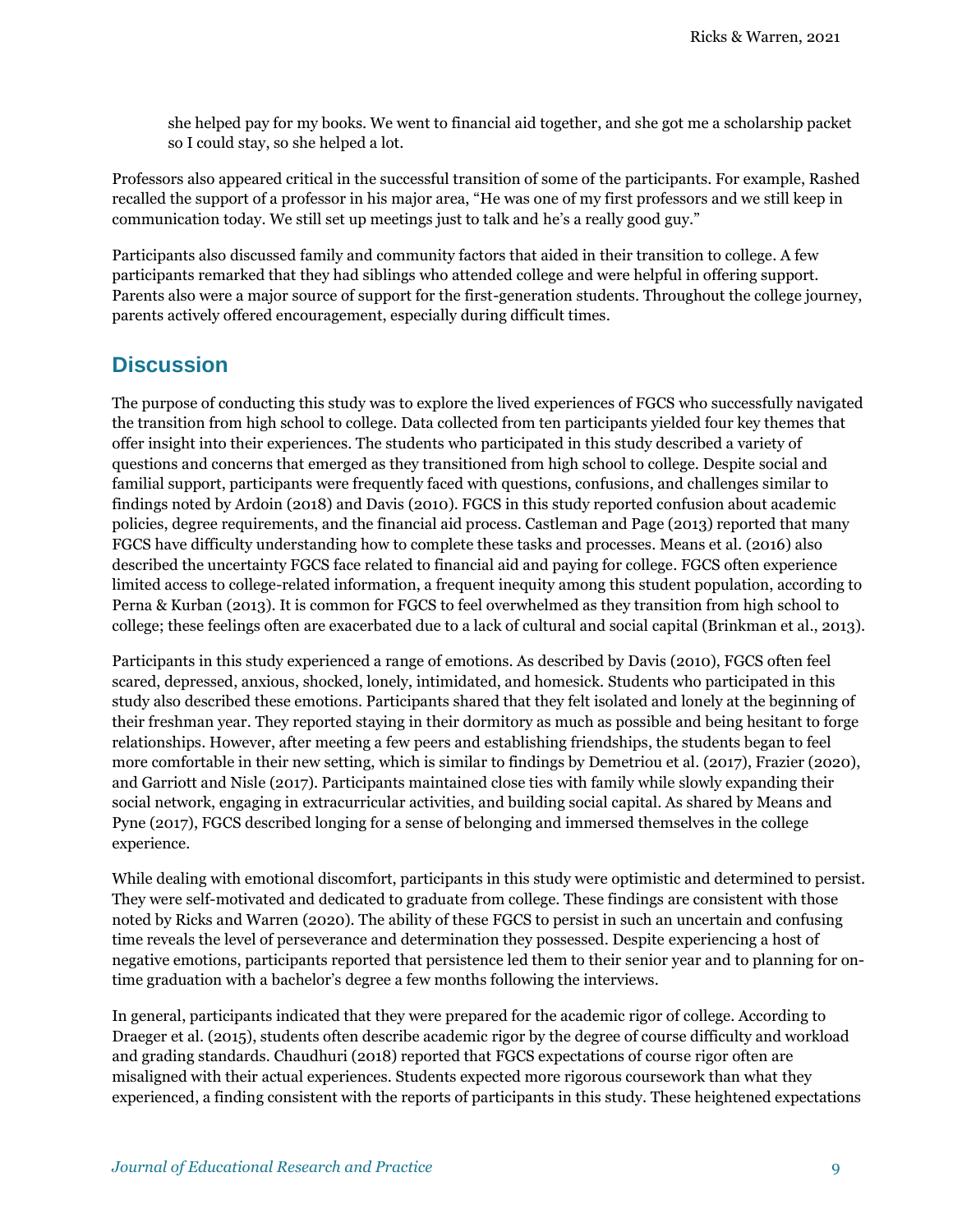may stem from a lack of cultural capital and lead to feelings of anxiety or other emotions.

Solorio (2017) noted a significant positive correlation between high school course rigor and college readiness. Additionally, Warren and Goins (2019) suggested that rigorous high school coursework prepared students for the academic demands and related expectations of their first college semester. However, FGCS often attend high schools that offer less rigorous coursework. Therefore, FGCS may lack the opportunity to develop the skills and cultural capital necessary for college in the same manner as CGCS.

With the exception of a few concerns related to time-management and study-related skills, participants indicated that the transition from high school course work to college-level course work was manageable. Managing time and adhering to due dates are common examples of academic difficulties students experience upon entering college (Garriott & Nisle, 2017). A lack of study skills can negatively impact grade point average, according to a study by Gormley et al. (2018). However, it appears that participants in this study did not allow these limitations or challenges to impact their academic performance.

FGCS in this study came from families who did not attend college but who saw the importance in education. Even though their parents had limited knowledge of college procedures and processes, they were instrumental in the participants' transition to college. Participants suggested that they shared agency with their parents; they shared similar educational goals and were jointly invested in their education (Kriegbaum et al., 2016). FGCS with greater familial support are more likely to succeed, according to Sommerfeld and Bowen (2013). Additionally, when parents share agency, students are more motivated and they are more academically successful (Kriegbaum et al., 2016).

Finally, consistent with findings from a qualitative study conducted by Gist-Mackey et al. (2018), participants in this study sought informational support from their advisors. Participants appeared to lean on their academic advisors for support on a number of issues, including financial aid. The advisors of the participants in this study appeared to embrace their role in helping FGCS successfully transition to college. Other participants reported integral relationships they shared with academic mentors such as faculty. This finding is consistent with Demetriou et al. (2017) and Frazier (2020); they described mentoring relationships originating from single course experiences and extending, in some cases, for years.

### **Limitations to the Study**

Several limitations of this study are worth noting. First, in alignment with the nature of qualitative investigation that uses interviews, we could not verify the data provided by the participants (Hays & Singh, 2012). Also, given the amount of time elapsed between the participants' transition from high school to college and the collection of data, the participants may have overlooked aspects of the transition. However, it is likely that noteworthy experiences and events were retained, although the degree to which they were reported is unclear. Additionally, it is important to disclose that the findings of this study lack generalizability. However, in consideration of other related studies about FGCS, these findings do offer further context for the experiences of FGCS as they transition from high school to college.

### **Implications for Practice**

The findings of this study are valuable to school counselors, college counselors, academic support personnel, and other higher education educators. Better understanding of the lived experiences of successful FGCS can position colleges and universities to more effectively support this population of students. We aim for the implications of this study to spark consideration and innovation for preventative strategies and interventions that aim to increase the retention and graduation rates of FGCS. Specifically, we hope college administrators strive to improve the services directly provided to FGCS, expand services to the parents and schools of FGCS,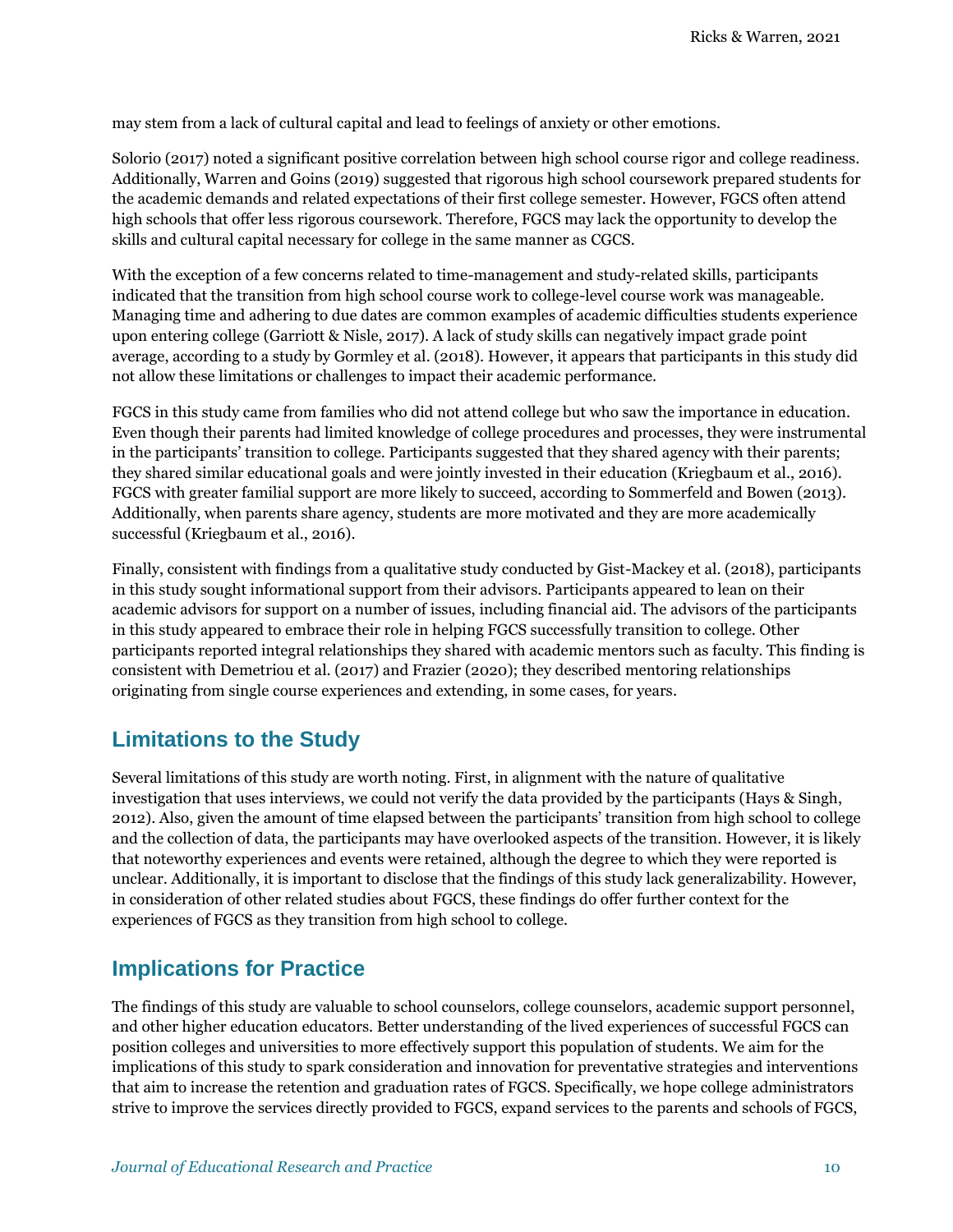and advocate for prospective FGCS. By offering targeted support services to this population, college professionals can influence the probability of FGCS successfully obtaining a college degree

Based on the findings of this study, we believe that colleges and universities should review their current communication practices and support services for all students, especially those for FGCS. We encourage a review of practices and services to ensure that FGCS and other students receive accurate and timely information and support relevant to their transition to college. College counselors and advisors should provide immediate support to FGCS, including outreach efforts via phone, text, and email prior to their arrival on campus to provide introductory information and establish a system of support. Additionally, it is critical for summer orientations to offer opportunities for student questions and individualized, targeted support. Orientation provides an optimal opportunity to engage parents and advance a shared agency for their child's completion of college.

Ongoing communication and support should extend beyond summer orientation and initial transition, not waiting until students demonstrate they are positioned to successfully navigate the demands of college by themselves. FGCS may benefit from additional support from academic advisors and support coaches during the first semester. As such, it is important that universities consider providing advisors who work with FGCS with reduced workloads in order to provide a higher level of targeted support. For example, upon students' arrival to campus, student affairs educators are encouraged to conduct introductory meetings with students, routinely meet with them, and provide supportive programming to this population.

During the initial meetings, educators should get to know the student's pre-college characteristics and screen for adjustment distress and non-cognitive skills (Warren & Hale, 2016) by asking direct questions about the students' emotions and transition experiences. Advisors should discuss the best method of communication with each student. In addition, college advisors should help FGCS review the extracurricular organizations on campus and seek membership in groups of interest. By intervening early, students who are showing signs of distress can be referred to the mental health counseling center in a timely manner. Regular check-ins can help to ensure students have a thorough understanding of degree requirements, access to academic and health services, and spring semester course registration procedures. Advisors should not assume that students will receive, read, or understand information that is posted online or mass distributed. Student affairs professionals can ask questions to determine how the student is adjusting and what additional resources may be needed and make appropriate referrals as needed. Additionally, during the initial stages of the first year, advisors may want to assign first-generation students as peer supporters. By being involved in a safe process for developing social networks, students will be less likely to isolate themselves. Through direct contact, student affairs professionals can ensure that FGCS are fully supported and establish the requisite cultural and social capital for college success.

Given the role campus engagement and the development of assets play in the success of FGCS, student affairs offices are encouraged to establish meet-ups, gatherings, or events specifically designed to support these students. Incentivized programming such as psychoeducational workshops and seminars can offer targeted support to aid FGCS in navigating issues such as financial struggles, work-school balance, study skills, coping skills, and course requirements for various degrees. Furthermore, the delivery of parental workshops or meetings can prove invaluable due to the importance of family and shared agency in FGCS success. Parents who did not attend college often have many questions about how to help their child succeed in college. It is important to let parents know that they are very influential in their child's life.

Finally, student affairs offices are encouraged to establish partnerships with local school systems and high school counselors, specifically. Innovation is key in these partnerships; a key focus is to promote cultural and social capital and other assets necessary for FGCS to successfully transition to college. Student affairs professionals are positioned to help FGCS persist. By understanding personal characteristics, including strengths and challenges, student affairs professionals can respond to the specific needs of FGCS.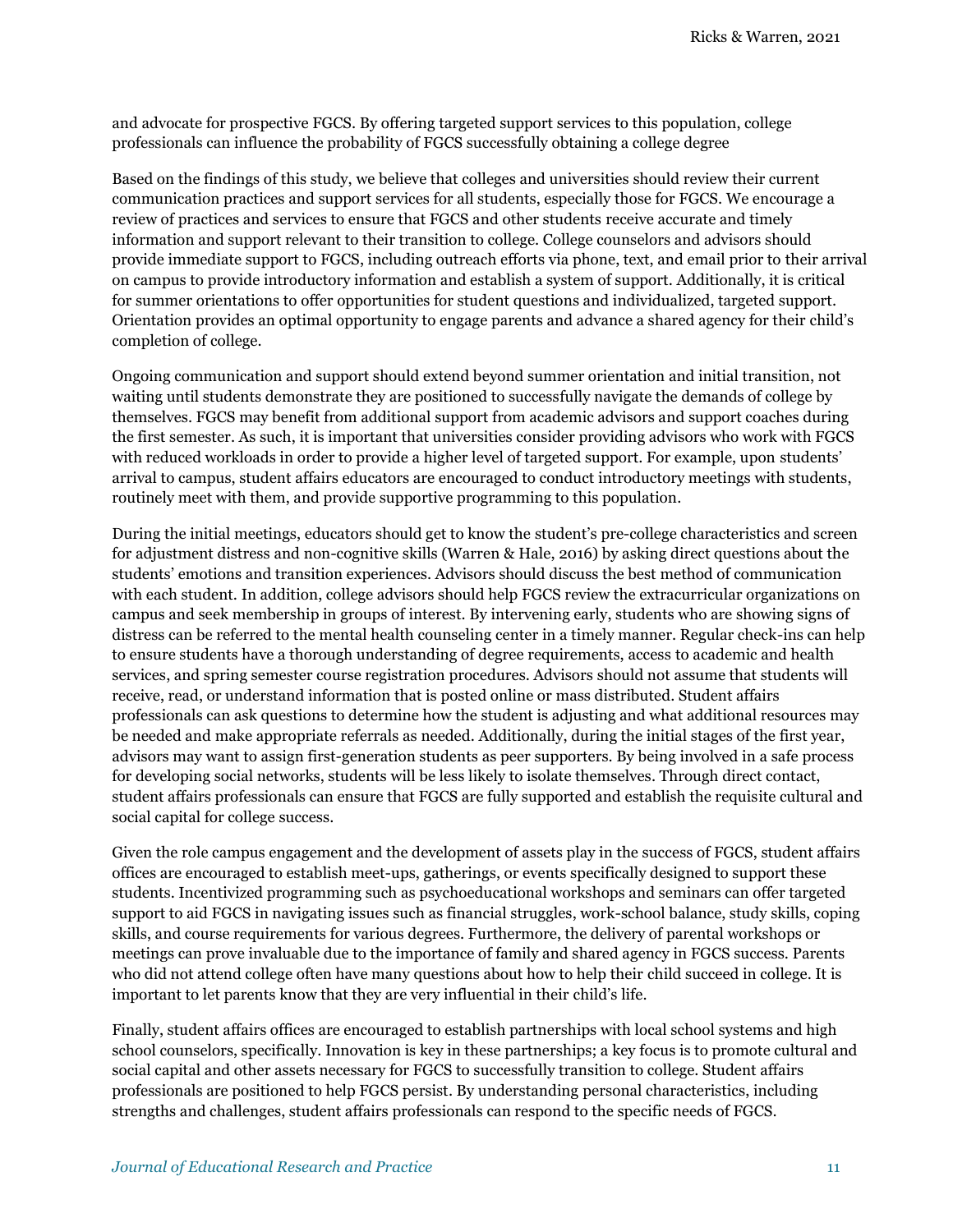## **Future Research**

Based on the findings of this study, researchers are encouraged to further explore the positive assets FGCS possess and how they develop these characteristics. Additional qualitative investigations that yield data via observation and focus groups also may be helpful. Also, gaining additional insights into the experiences of successful FGCS from various backgrounds, including race, ethnicities, and geographical location, is warranted. Continued investigation of this student population may help expand the general knowledge base of FGCS assets and challenges. Furthermore, researchers are encouraged to explore prevention and intervention programs that build social and cultural capital early in a students' college career so they are more likely to persist when faced with challenges. For example, researchers can develop and employ longitudinal research designs that have the capacity to track students to yield valuable outcome data. Results of this targeted research can inform the services and programs student affairs professionals offer FGCS.

# **Conclusion**

Research on successful FGCS is sparse; most of the literature outlines reasons for lower college acceptance rates, higher first-to-second-year attrition rates, and overall lower college graduation rates for this population of students. The findings of this study, however, offer insights into the experiences of successful FGCS during their transition to college. While the results confirm some of the existing research on FGCS in terms of obstacles, this study provides a new perspective on personal attributes possessed by the often-unheard voices of those students who achieved college success. College access professionals, school counselors, student affairs offices and personnel are encouraged to consider these findings and implications as they strive to support FGCS through targeted prevention and intervention that increase persistence and on-time graduation rates.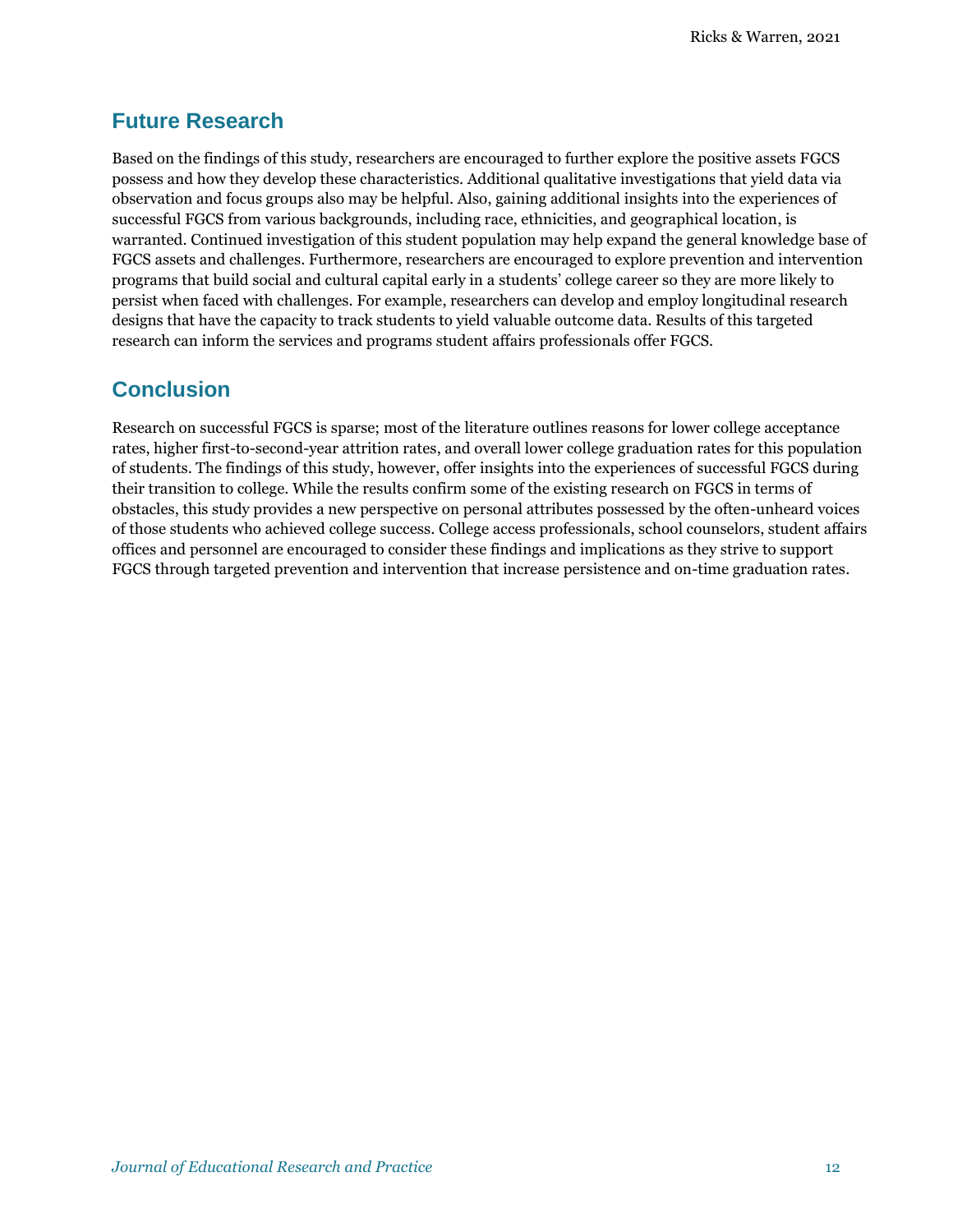### **References**

- Ardoin, S. (2018). *College aspiration and access in working-class rural communities: The mixed signals, challenges, and new language first-generation students encounter.* Lexington Books.
- Atherton, M.C. (2014). Academic preparedness of first-generation college students: Different perspectives. *Journal of College Student Development*, 55(8), 824–829[. https:/doi.org/10.1353/csd.2014.0081](https://doi.org/10.1353/csd.2014.0081)
- Baxter Magolda, M. B. (1992). *Knowing and reasoning in college: Gender related patterns in intellectual development*. Jossey-Bass.
- Bourdieu, P. (1977). *Outline of a theory of practice.* Cambridge University Press.
- Bourdieu, P. (1992). Thinking about limits. *Theory, Culture & Society 9*(1), 41–43. [https:/doi.org/10.1177/026327692009001003](https://doi.org/10.1177/026327692009001003)
- Brinkman, S., Gibson, K., & Presnell, J. (2013, April 10-13). *When the helicopters are silent: The information seeking strategies of first-generation college students*. [Paper Presentation] Association of College and Research Libraries Conference, Indianapolis, IN, United States.<http://hdl.handle.net/2374.MIA/5202>
- Bui, K. V. T. (2002). First-generation college students at a four-year university: Background characteristics, reasons for pursuing higher education, and first-year experiences. *College Student Journal, 36*(1), 3–11.
- Castleman, B. L., & Page, L. C. (2013). The not‐so‐lazy days of summer: Experimental interventions to increase college entry among low‐income high school graduates. *New Directions for Youth Development, 140*, 77–97. [https:/doi.org/10.1002/yd.20079](https://doi.org/10.1002/yd.20079)
- Chaudhuri, S. (2018). Understanding first-year college students' perception of academic rigor and help-seeking behavior in college using BCSSE and NSSE. [Unpublished doctoral dissertation]. Auburn University.
- Choy, S. P. (2001). *Findings from the condition of education*, 2001. Institute of Education Sciences.
- Creswell, J. W. & Poth, C. N. (2017). *Qualitative inquiry and research design: Choosing among five approaches* (4th ed.). Sage.
- Davis, J. (2010). *The first generation student experience: Implications for campus practice. and strategies for improving persistence and success*. Stylus Publishing.
- Demetriou, C., Meece, J., Eaker-Rich, D., & Powell, C. (2017). The activities, roles, and relationships of successful first-generation college students. *Journal of College Student Development, 58*(1), 19–36. [https:/doi.org/10.1353/csd.2017.0001](https://doi.org/10.1353/csd.2017.0001)
- Draeger, J., del Prado Hill, P. & Mahler, R. (2015). Developing a student conception of academic rigor. *Innovative Higher Education* 40**,** 215–228.<https://doi.org/10.1007/s10755-014-9308-1>
- Dumais, S. A., & Ward, A. (2010). Cultural capital and first-generation college success. *Poetics*, *38*(3), 245– 265[. https://doi.org/10.1016/j.poetic.2009.11.011](https://doi.org/10.1016/j.poetic.2009.11.011)
- Falcon, L. (2015). Breaking down barriers: First-generation college students and college success. *Innovation Showcase, 10*(6). [https://www.league.org/innovation-showcase/breaking-down-barriers-first](https://www.league.org/innovation-showcase/breaking-down-barriers-first-generation-college-students-and-college-success)[generation-college-students-and-college-success](https://www.league.org/innovation-showcase/breaking-down-barriers-first-generation-college-students-and-college-success)
- Forrest Cataldi, E., Bennett, C. T., & Chen, X. (2018). *First-generation students: College access, persistence, and postbachelor's outcomes*. National Center for Education Statistics. <https://nces.ed.gov/pubs2018/2018421.pdf>
- Frazier, T. (2020). *The voices of African American female first-generation college student seniors at historically black colleges and universities*. [Unpublished doctoral dissertation]. Brandman University.
- Garriott, P. O., & Nisle, S. (2017). Stress, coping, and perceived academic goal progress in first-generation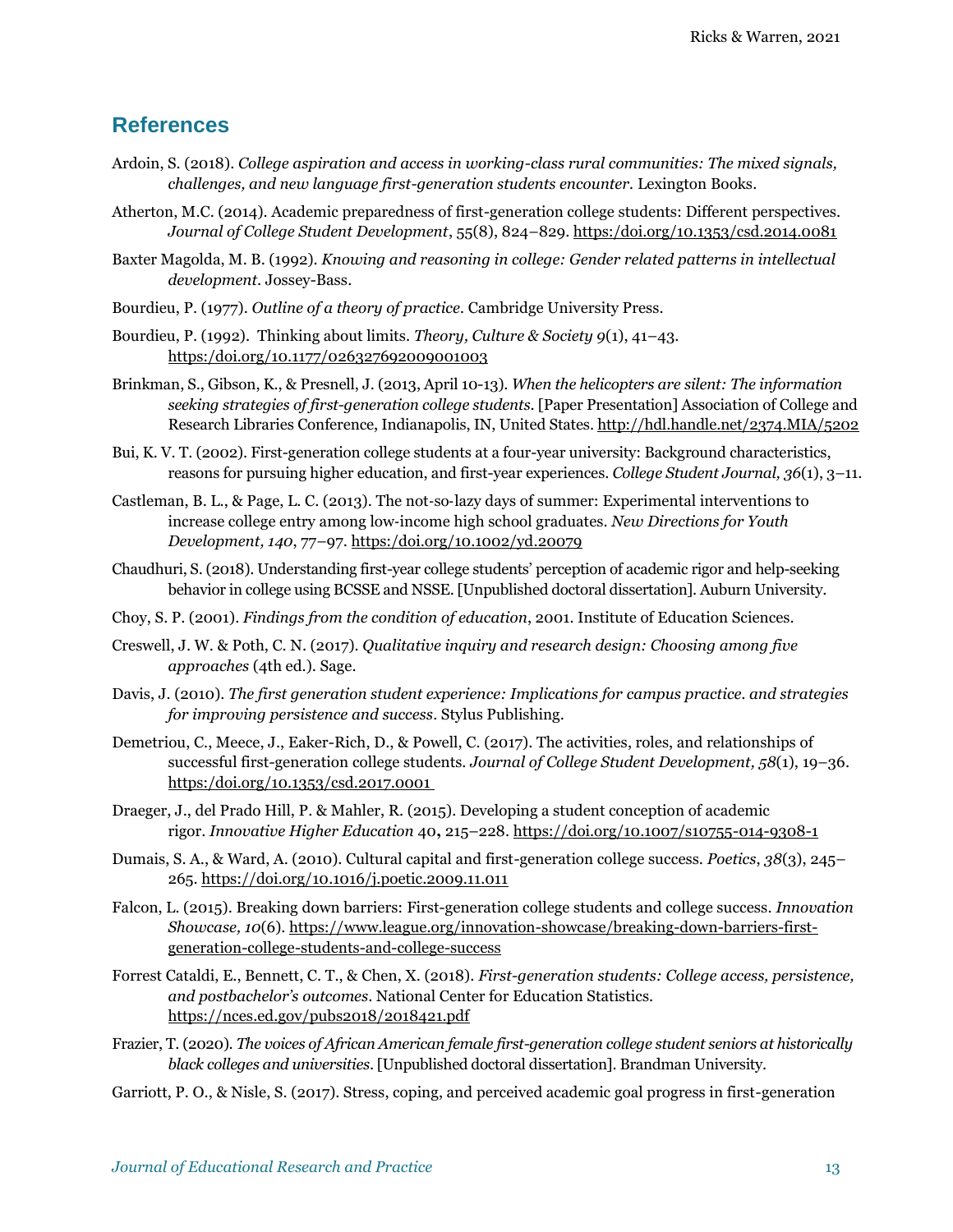college students: The role of institutional supports. *Journal of Diversity in Higher Education*, *11*(4), 436–450[. https://doi.org/10.1037/dhe0000068](https://doi.org/10.1037/dhe0000068)

- Garrison, N. J., & Gardner, D. G. (2012, November 15). *Assets first generation college students bring to the higher education setting.* [Paper Presentation] Association for the Study of Higher Education, Las Vegas, NV, United States.<https://files.eric.ed.gov/fulltext/ED539775.pdf>
- Gist-Mackey, A. N., Wiley, M. L., & Erba, J. (2018). "You're doing great. Keep doing what you're doing": socially supportive communication during first-generation college students' socialization. *Communication Education*, *67*(1), 52–72. <https://doi.org/10.1080/03634523.2017.1390590>
- Gormley, M. J., Pinho, T., Pollack, B., Puzino, K., Franklin, M. K., Busch, C., DuPaul, G. J., Weyandt, L. L., & Anastopoulos, A. D. (2018). Impact of study skills and parent education on first-year GPA among college students with and without ADHD: A moderated mediation model. *Journal of Attention Disorders*, *22*(4), 334–348.<https://doi.org/10.1177/1087054715594422>
- Hays, D. G. & Singh, A. A. (2012). *Qualitative inquiry in clinical and educational settings*. Guilford Press.
- Horn, L., & Nevill, S. (2006). *Profile of undergraduates in U.S. postsecondary education institutions: 2003– 2004*. National Center for Education Statistics. [https://nces.ed.gov/pubs2006/2006184a\\_rev.pdf](https://nces.ed.gov/pubs2006/2006184a_rev.pdf)
- Inman, P., & Pascarella, E. (1998). The impact of college residence on development of critical thinking skills in college freshmen. *Journal of College Student Development, 39*(6), 557–568.
- Kriegbaum, K., Villarreal, B., Wu, V. C., & Heckhausen, J. (2016). Parents still matter: Patterns of shared agency with parents predict college students' academic motivation and achievement. *Motivation Science, 2*(2), 97–115. <https://doi.org/10.1037/mot0000033>
- McDonough, P. M. (1997). *Choosing colleges: How social class and schools structure opportunity*. SUNY Press.
- Means, D. R., Clayton, A. B., Conzelmann, J. G., Baynes, P., & Umbach, P. D. (2016). Bounded aspirations: Rural, African American high school students and college access. *The Review of Higher Education, 39*(4), 543–569.
- Means, D. R., & Pyne, K. B. (2017). Finding my way: Perceptions of institutional support and belonging in low-income, first-generation, first-year college students. *Journal of College Student Development 58*(6), 907–924.<https://doi.org/10.1353/csd.2017.0071>
- Miles, M. B., Huberman, A. M., & Saldana, J. (2014). *Qualitative data analysis: A methods sourcebook* (2nd ed.). Sage Publications.
- Pascarella, E., Pierson, C., Wolniak, G., & Terenzini, P. (2004). First-generation college students. *Journal of Higher Education, 75*(3), 249–284.<https://doi.org/10.1353/jhe.2004.0016>
- Perna, L. W., & Kurban, E. R. (2013). Improving college access and choice. In L. W. Perna & A. Jones (Eds.). *The state of college access and completion: Improving college success for students from underrepresented groups* (pp. 22–45). Routledge.
- Pike, G., & Kuh, G. (2005). First- and second-generation college students: A comparison of their engagement and intellectual development. *Journal of Higher Education, 76*(3), 276–300. <https://doi.org/10.1353/jhe.2005.0021>
- Redford, J., & Mulvaney Hoyer, K. (2017). *First-generation and continuing-generation college students: A comparison of high school and postsecondary experiences.* National Center for Education Statistics. <https://nces.ed.gov/pubs2018/2018009.pdf>
- Ricks, J. R., & Warren, J. M. (2020). *The experiences of successful first-generation college students with college access*. [Manuscript submitted for publication]. Department of Counseling, University of North Carolina at Pembroke.